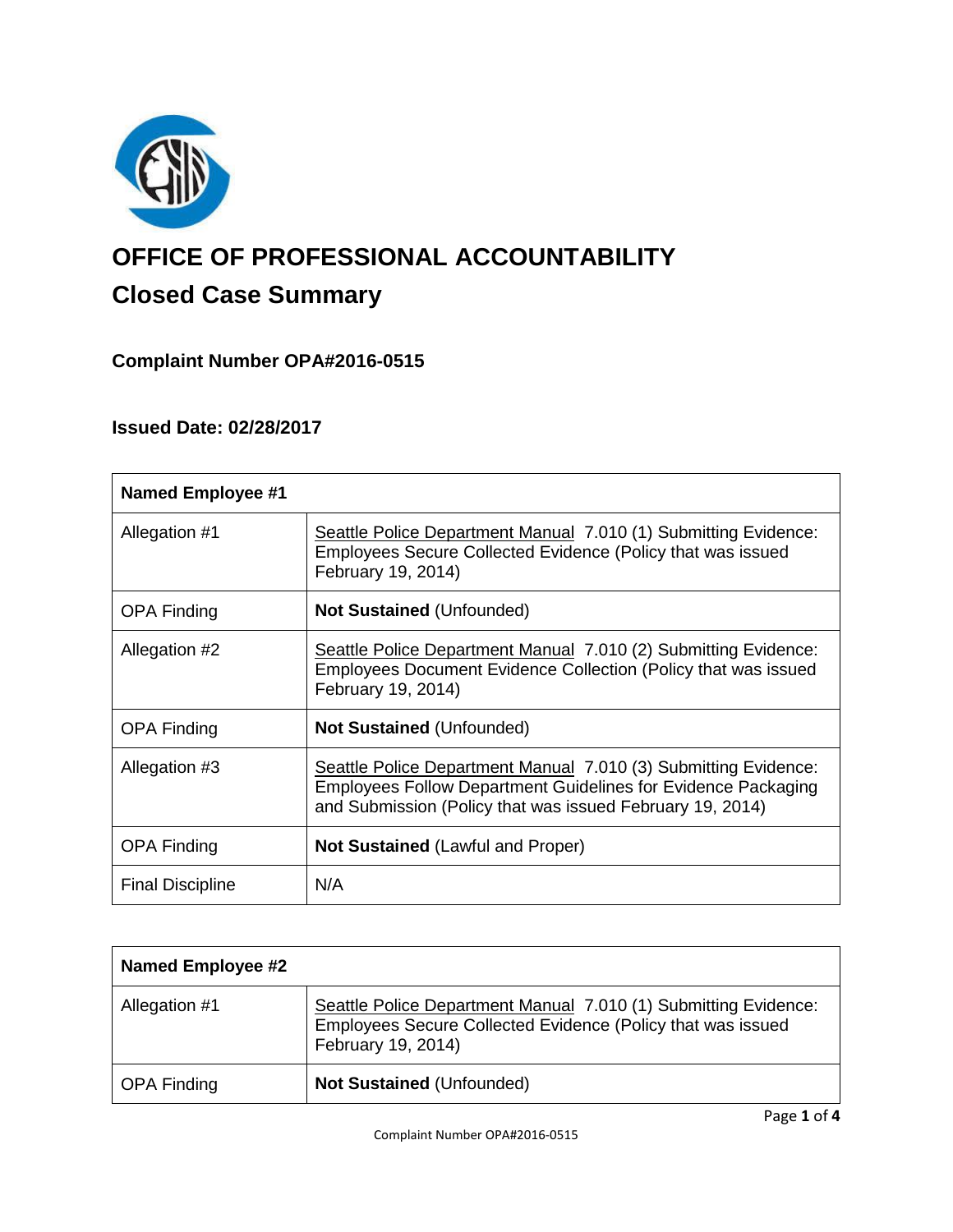| Allegation #2           | Seattle Police Department Manual 7.010 (3) Submitting Evidence:<br><b>Employees Follow Department Guidelines for Evidence Packaging</b><br>and Submission (Policy that was issued February 19, 2014) |
|-------------------------|------------------------------------------------------------------------------------------------------------------------------------------------------------------------------------------------------|
| <b>OPA Finding</b>      | <b>Not Sustained (Lawful and Proper)</b>                                                                                                                                                             |
| Allegation #3           | Seattle Police Department Manual 5.100 (III) (C) Operations<br>Bureau Individual Responsibilities: Patrol Sergeant: Problem<br>Solving (Policy that was issued July 20, 2010)                        |
| <b>OPA Finding</b>      | <b>Not Sustained (Lawful and Proper)</b>                                                                                                                                                             |
| <b>Final Discipline</b> | N/A                                                                                                                                                                                                  |

## **INCIDENT SYNOPSIS**

The Named Employees were on-scene of a call involving an officer involved shooting.

## **COMPLAINT**

The complainant, the Force Review Unit, alleged the Named Employees violated policy in regards to packaging and preserving evidence by disposing and/or inappropriately authorizing the disposal of the contents of a syringe.

# **INVESTIGATION**

The OPA investigation included the following actions:

- 1. Review of the complaint memo
- 2. Review of In-Car Videos (ICV)
- 3. Search for and review of all relevant records and other evidence
- 4. Interviews of SPD employees

#### **ANALYSIS AND CONCLUSION**

This incident was an officer-involved shooting, not a narcotics investigation. Named Employee #1 was assigned to assist with a female witness who needed to be detained while the investigation was being conducted. In searching the female for weapons, a hypodermic with an exposed needle was found in the female's pocket. The hypodermic has some sort of fluid inside. Named Employee #1's main concern was the safety of the female, other civilians onscene, medics, other officers and himself. Since the female was not being charged with a narcotics violation, the fluid inside was not evidence. It was merely a potential hazard to others. As a result, Named Employee #1 needed to make certain the needle did not stick anyone. He concluded the safest thing to do was to empty the contents into the ground and dispose of the needle in a sharps container. Given the totality of the circumstances, the OPA Director found

Complaint Number OPA#2016-0515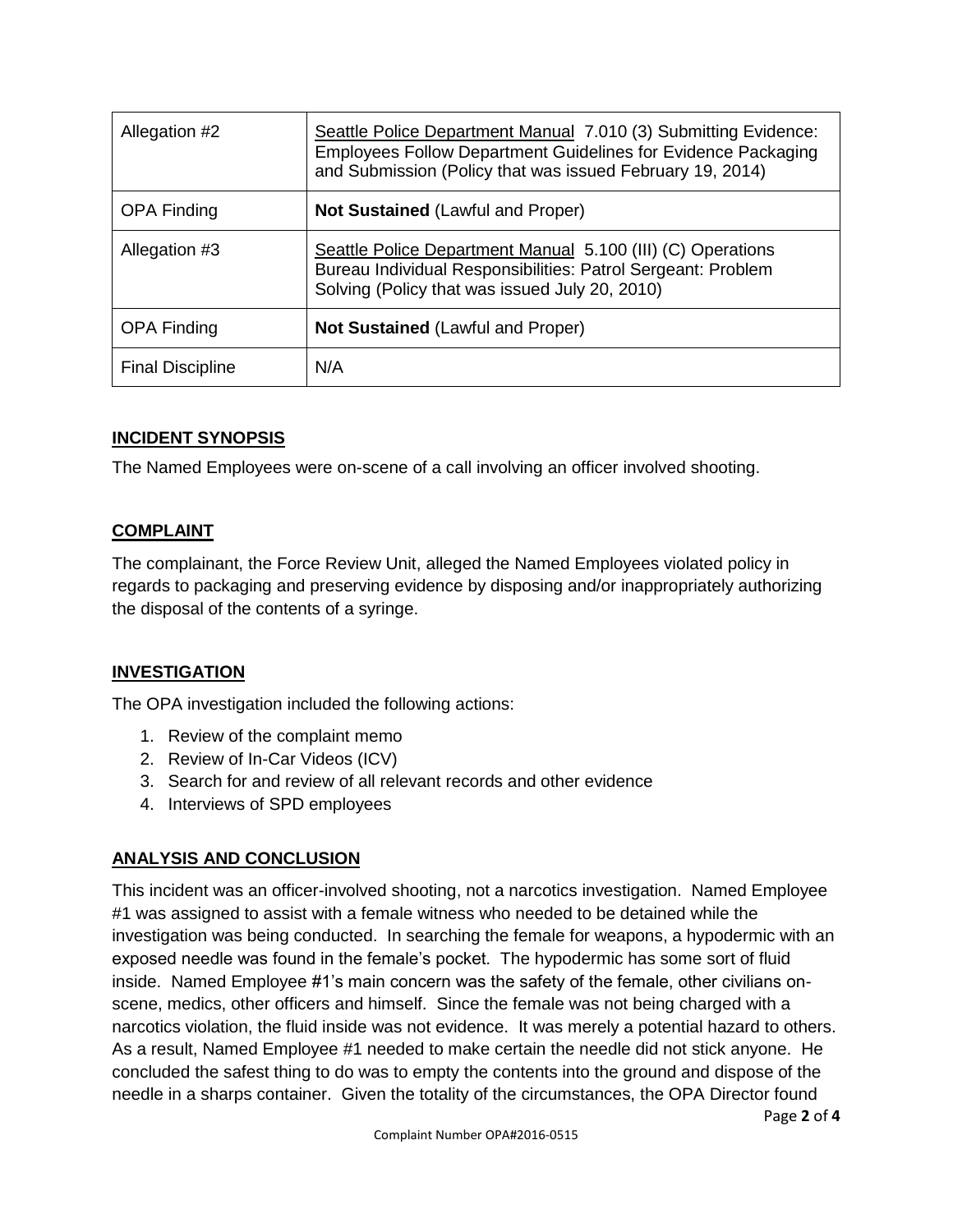these actions to be reasonable and consistent with the public safety mission of the Seattle Police Department.

Named Employee #2's decision, as Named Employee #1's supervisor, to approve Named Employee #1's request to dispose of the hypodermic contents and needle in that manner was also reasonable. Given the totality of the circumstances and the potential hazard posed by the exposed needle and the contents of the hypodermic, Named Employee #2 decided on a course of action that was reasonable, safe and consistent with the public safety mission of the Seattle Police Department.

Named Employee #1 did not collect the hypodermic and needle as evidence. He took them as items that presented a potential hazard to others and himself. Named Employee #1, with the approval of Named Employee #2 (supervisor), disposed of them in a way that would eliminate that hazard. For this reason, Named Employee #1 was not required to follow SPD guidelines for evidence packaging and submission and Named Employee #2, his supervisor, acted reasonably to approve of the actions of Named Employee #1.

# **FINDINGS**

#### **Named Employee #1**

Allegation #1

A preponderance of the evidence showed the Named Employee's actions to be reasonable and consistent with the public safety mission of the Seattle Police Department. Therefore a finding of **Not Sustained** (Unfounded) was issued for *Submitting Evidence: Employee Secure Collected Evidence.*

#### Allegation #2

A preponderance of the evidence showed that the Named Employee was not obligated to document any collection of evidence. Therefore a finding of **Not Sustained** (Unfounded) was issued for *Submitting Evidence: Employees Document Evidence Collection.*

#### Allegation #3

A preponderance of the evidence showed that the Named Employee was not obligated to follow SPD guidelines for evidence packaging and submission. Therefore a finding of **Not Sustained** (Lawful and Proper) was issued for *Submitting Evidence: Employees Follow Department Guidelines for Evidence Packaging and Submission.*

#### **Named Employee #2**

#### Allegation #1

A preponderance of the evidence showed that Named Employee #2's decision to approve Named Employee #1's request was reasonable. Therefore a finding of **Not Sustained** (Unfounded) was issued for *Submitting Evidence: Employee Secure Collected Evidence.*